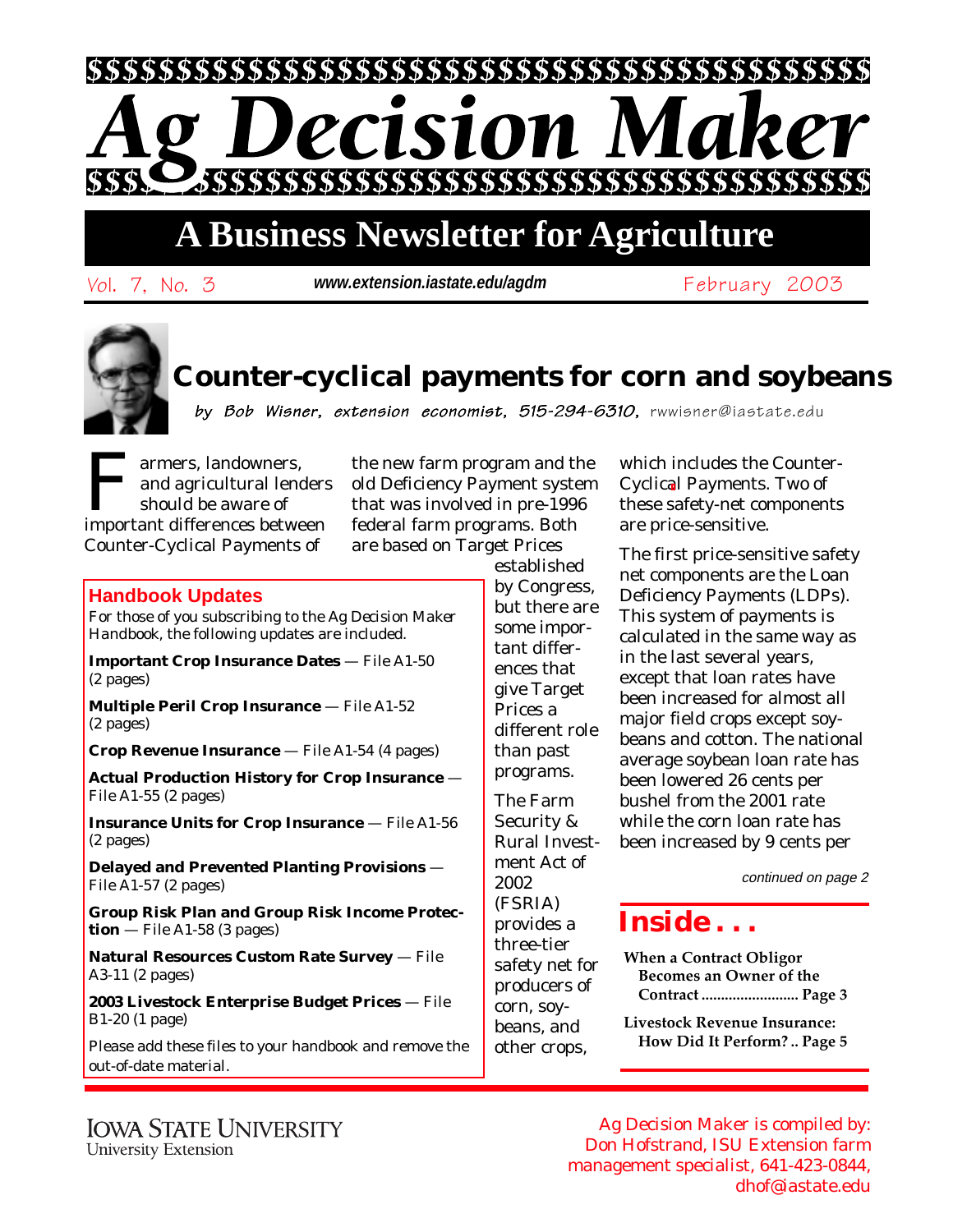## Pecision N

Counter-cyclical payments for corn and soybeans, continued from page 1

bushel. Exact changes in county loan rates vary slightly from county to county.

The second component of the safety net is the Direct Payments, which are 28 cents per bushel for corn and 44 cents per bushel for soybeans for the 2002 through 2007 crops. Direct payments are paid on 85 percent of the FSA (Farm Service Agency) base acreage and historical yields for the respective crops. These payments remain unchanged even at extremely high or extremely low prices for their respective crops.

The third component of the safety net is the Counter-Cyclical Payments (CCPs). CCPs, like LDPs, are price-sensitive. They also are paid on 85 percent of FSA base acreage and yields, but the base and yield may be updated to a recent four-year average. With marketing year average prices moderately above the loan rates, Counter-Cyclical Payments (CCPs) drop to zero.

### **Calculating CCPs**

An example of how the corn CCP is determined will help explain the variables involved. First, CCPs are based on a weighted national average marketing year price paid to farmers. For corn and soybeans, the marketing year is from September 1 through August 31. The marketing year average price is calculated by weighting each monthly average price by the portion of the year's total volume of grain sold during that month. These twelve monthly prices are used to compute a weighted average annual price. If CCPs are paid, every farmer receives the same CCP per bushel, regardless of geographic location.

Corn CCPs are computed as the difference between:

1. the national average target price less the direct payment (\$2.60 - .28 = \$2.32)

2. and the higher of:

- the national loan rate (\$1.98) or
- the marketing year average price.

**Table 1. Maximum Corn and Soybean Breakeven Cash Prices (CCP = 0).**

|                        | Corn   | Soybeans |  |
|------------------------|--------|----------|--|
| <b>Target Price</b>    | \$2.60 | \$5.80   |  |
| Direct Pymt. Rate      | $-.28$ | - 44     |  |
| <b>Breakeven Price</b> | \$2.32 | \$5.36   |  |
|                        |        |          |  |

As shown in Table 1, the corn CCP for 2002 through 2007 drops to zero when the U.S. marketing year average price reaches \$2.32 per bushel. The soybean CCP for 2002 through 2007 crops declines to zero when the U.S. marketing year average price reaches \$5.36 per bushel.

|           | Table 2. Corn and Soybean Countery-Cyclical |
|-----------|---------------------------------------------|
| Payments. |                                             |

|                        | Corn    | Soybeans |  |
|------------------------|---------|----------|--|
| <b>Target Price</b>    | \$2.60  | \$5.80   |  |
| Direct Pymt. Rate      | $-.28$  | -.44     |  |
| <b>Breakeven Price</b> | \$2.32  | \$5.36   |  |
| National Avg. Price    | $-2.10$ | $-5.10$  |  |
| Counter-Cyclical Pymt. | \$.22   | \$.26    |  |

If the national average prices are below these levels, say \$2.10 for corn and \$5.10 for soybeans, the CCPs are 22 cents for corn and 26 cents for soybeans as shown in table 2.

## **Maximum Counter-Cyclical Payments**

The maximum corn CCP is 34 cents per bushel as shown in Table 3 for the 2002 and 2003 corn crops. It will increase by 6 cents per bushel for the 2004 through 2007 corn crops because of a 3 cent reduction in the loan rate and a 3 cent increase in the target price for those years.

continued on page 3

#### **Table 3. Maximum Corn and Soybean Counter-Cyclical Payments.**

|                        | Corn    | Soybeans |
|------------------------|---------|----------|
| <b>Target Price</b>    | \$2.60  | \$5.80   |
| Direct Pymt. Rate      | $-.28$  | $-.44$   |
| <b>Breakeven Price</b> | \$2.32  | \$5.36   |
| Loan Rate              | $-1.98$ | $-5.00$  |
| Counter-Cyclical Pymt. | \$.34   | \$.36    |

#### **Table 4. Corn Counter-Cyclical Payments under various Price and Yields.**

| U.S.                 |               | <b>Corn Counter-Cyclical Payments</b> |  |  |  |
|----------------------|---------------|---------------------------------------|--|--|--|
| <b>Average Price</b> | 2002-03 Crops | 2004-07 Crops                         |  |  |  |
| \$1.90               | \$.34         | \$.40                                 |  |  |  |
| 2.00                 | .32           | .35                                   |  |  |  |
| 2.10                 | .22           | .25                                   |  |  |  |
| 2.20                 | .12           | .15                                   |  |  |  |
| 2.30                 | .02           | .05                                   |  |  |  |
| 2.32                 | ი             | .03                                   |  |  |  |
| 2.35                 |               |                                       |  |  |  |
|                      |               |                                       |  |  |  |

**5**